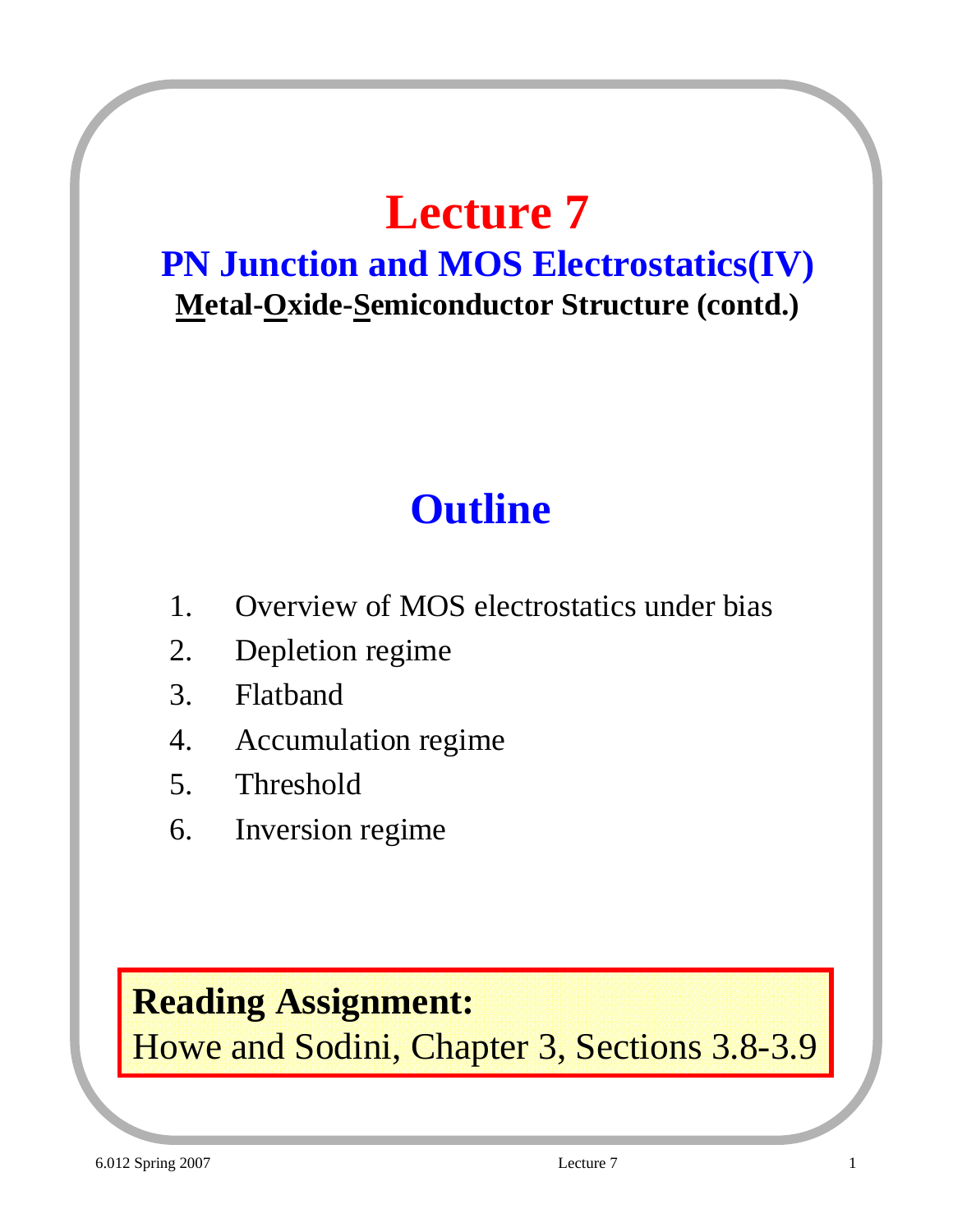

Application of bias:

- Built-in potential across MOS structure increases from  $\phi_B$  to  $\phi_B + V_{GB}$
- Oxide forbids current flow  $\Rightarrow$ 
	- $-$  J=0 everywhere in semiconductor
	- Need **drift = -diffusion** in SCR
- Must maintain boundary condition at  $Si/SiO<sub>2</sub>$ interface

 $- E_{ox} / E_s \approx 3$ 

How can this be accommodated simultaneously?  $\Rightarrow$ *quasi-equilibrium situation* with potential build-up across MOS equal to  $\phi_B + V_{GB}$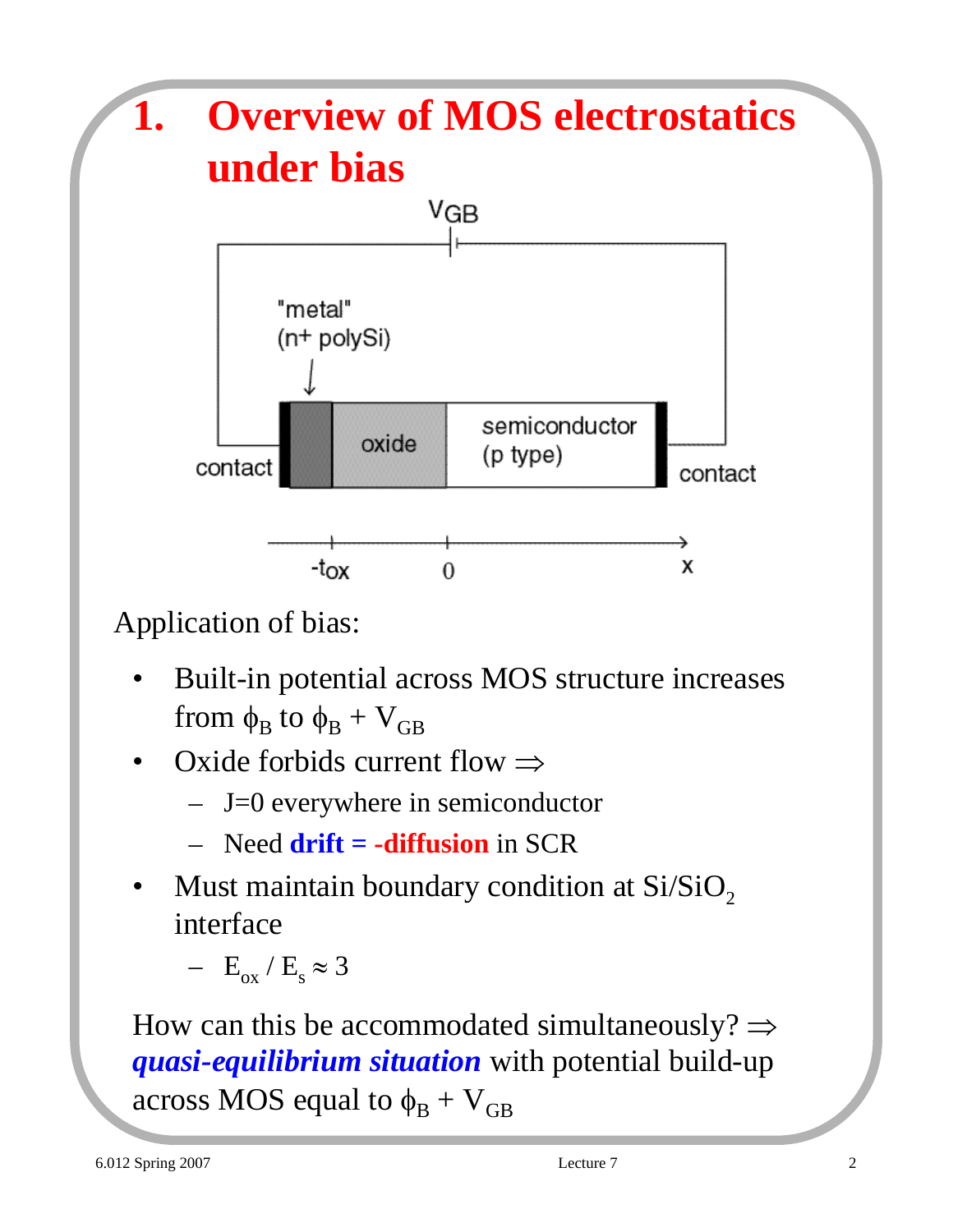**Important consequence of quasi-equilibrium:**

⇒ Boltzmann relations apply in semiconductor

[they were derived starting from  $J_n = J_p = 0$ ]

$$
n(x) = n_i e^{q \phi(x)/kT}
$$

$$
p(x) = n_i e^{-q \phi(x)/kT}
$$

and

$$
np = n_i^2 \qquad \text{at every x}
$$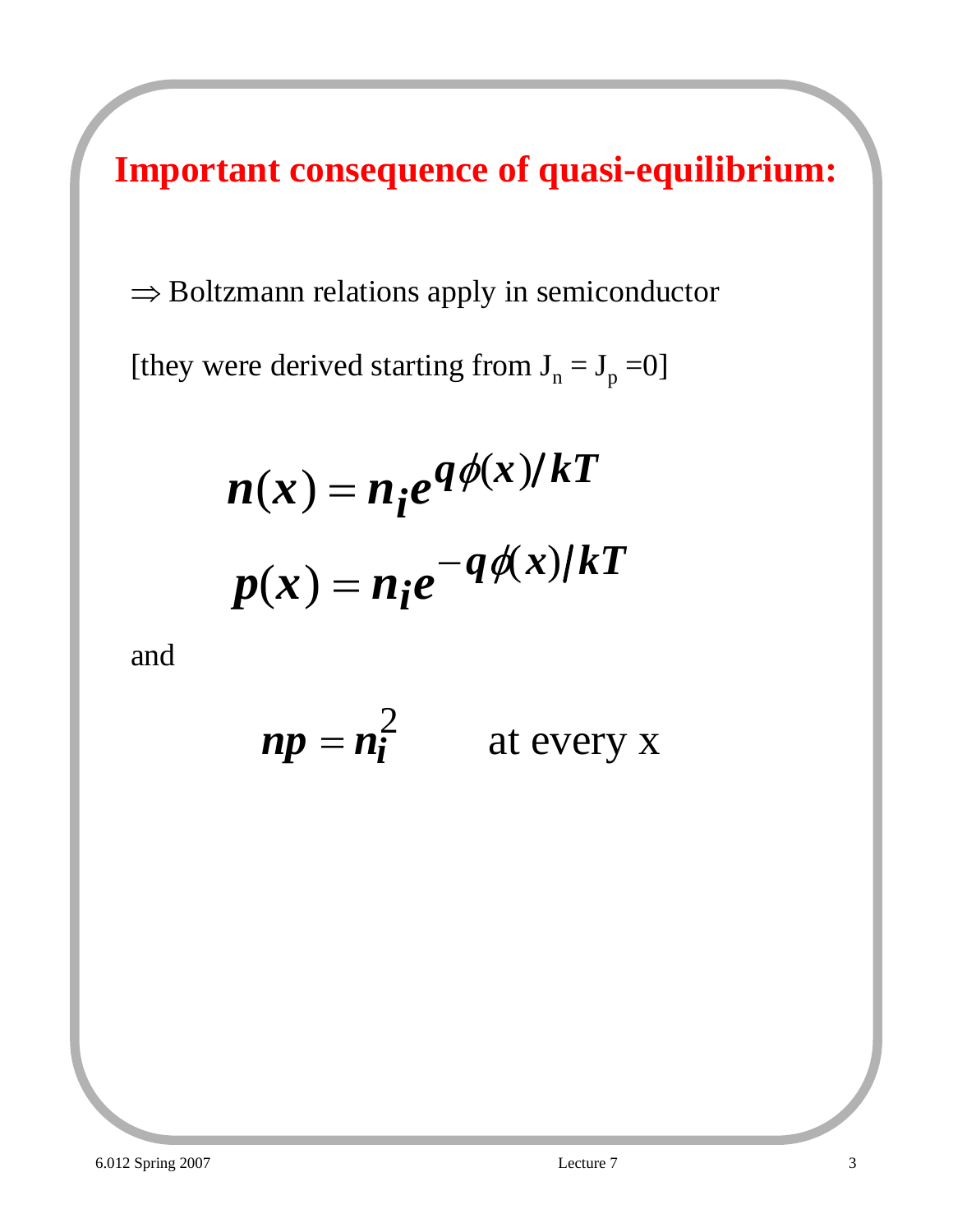#### **2. Depletion regime**

For  $V_{GB}$  $> 0$ , metal attracts electrons and repels holes ⇒ *Depletion region widens*

For  $V_{GB}<0$ , metal repels electrons and attracts holes ⇒ *Depletion region shrinks*

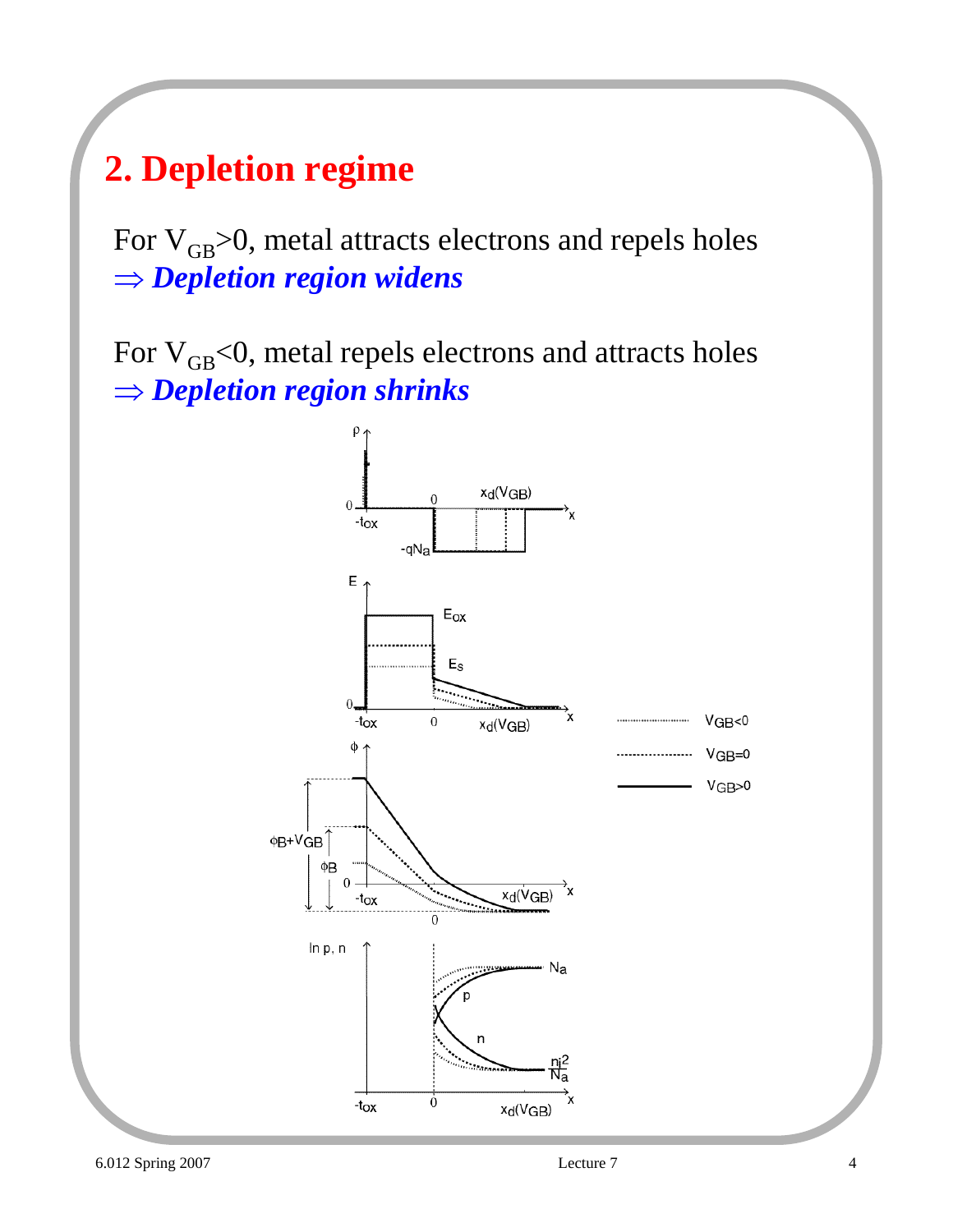In depletion regime, all results obtained for thermal equilibrium apply if  $\phi_B \rightarrow \phi_B + V_{GB}$ .

For example:

Depletion region thickness:

$$
x_d(V_{GB}) = \frac{\varepsilon_{\rm s}}{C_{ox}} \left[ \sqrt{1 + \frac{2C_{ox}^2 (\phi_B + V_{GB})}{\varepsilon_{\rm s} q N_a}} - 1 \right]
$$

Potential drop across semiconductor SCR:

$$
V_B(V_{GB}) = \frac{qN_a x_d^2}{2\varepsilon_s}
$$

Surface potential

$$
\phi(0) = \phi_p + V_B(V_{GB})
$$

Potential drop across oxide:

$$
V_{ox}(V_{GB}) = \frac{qN_{a}x_{d}t_{ox}}{\varepsilon_{ox}}
$$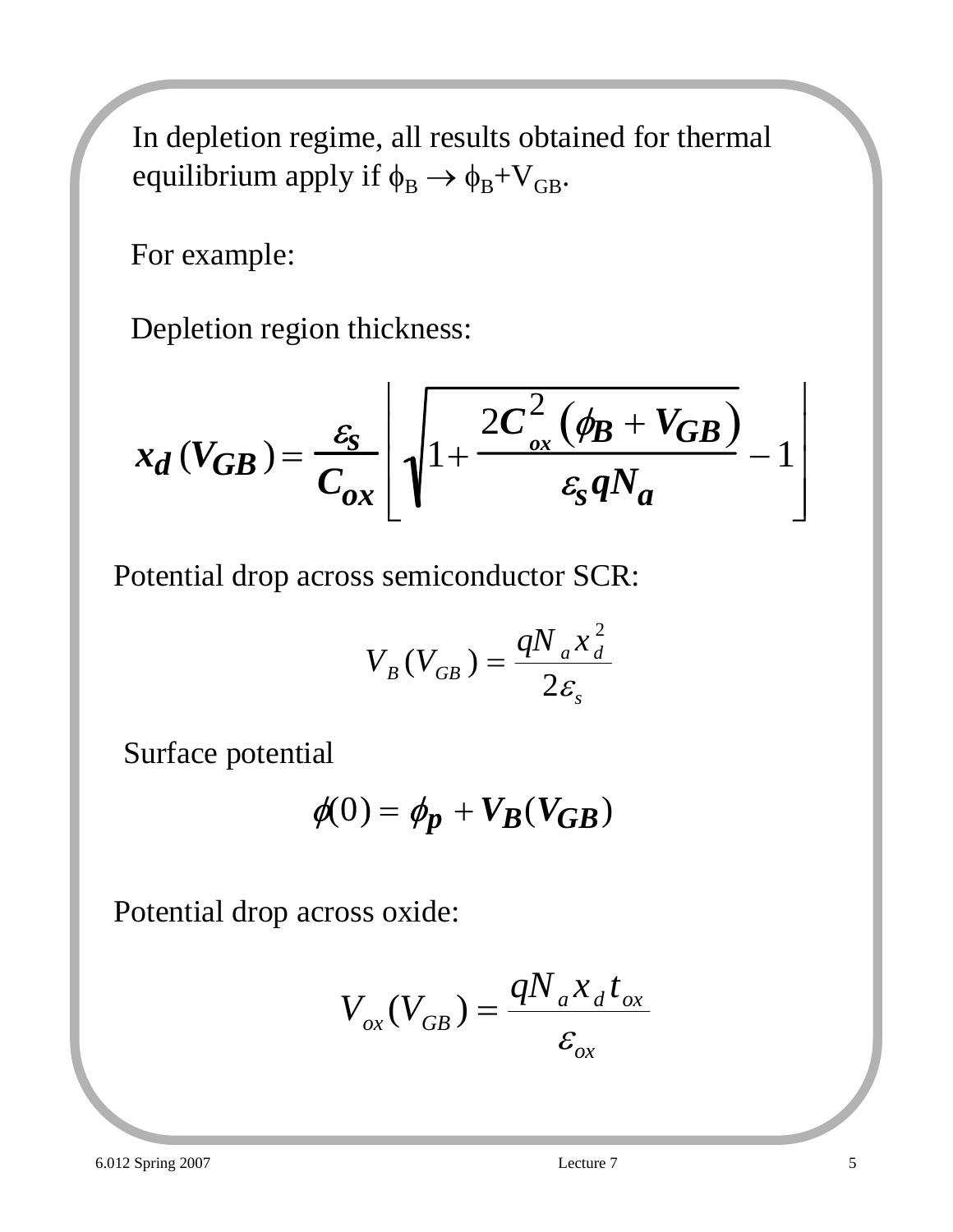## **3. Flatband**

At a certain negative  $V_{GB}$ , depletion region is wiped out ⇒ *Flatband*



#### *Flatband Voltage:*

$$
V_{GB} = V_{FB} = -(\phi_{B} - (\phi_{N^+} - \phi_p))
$$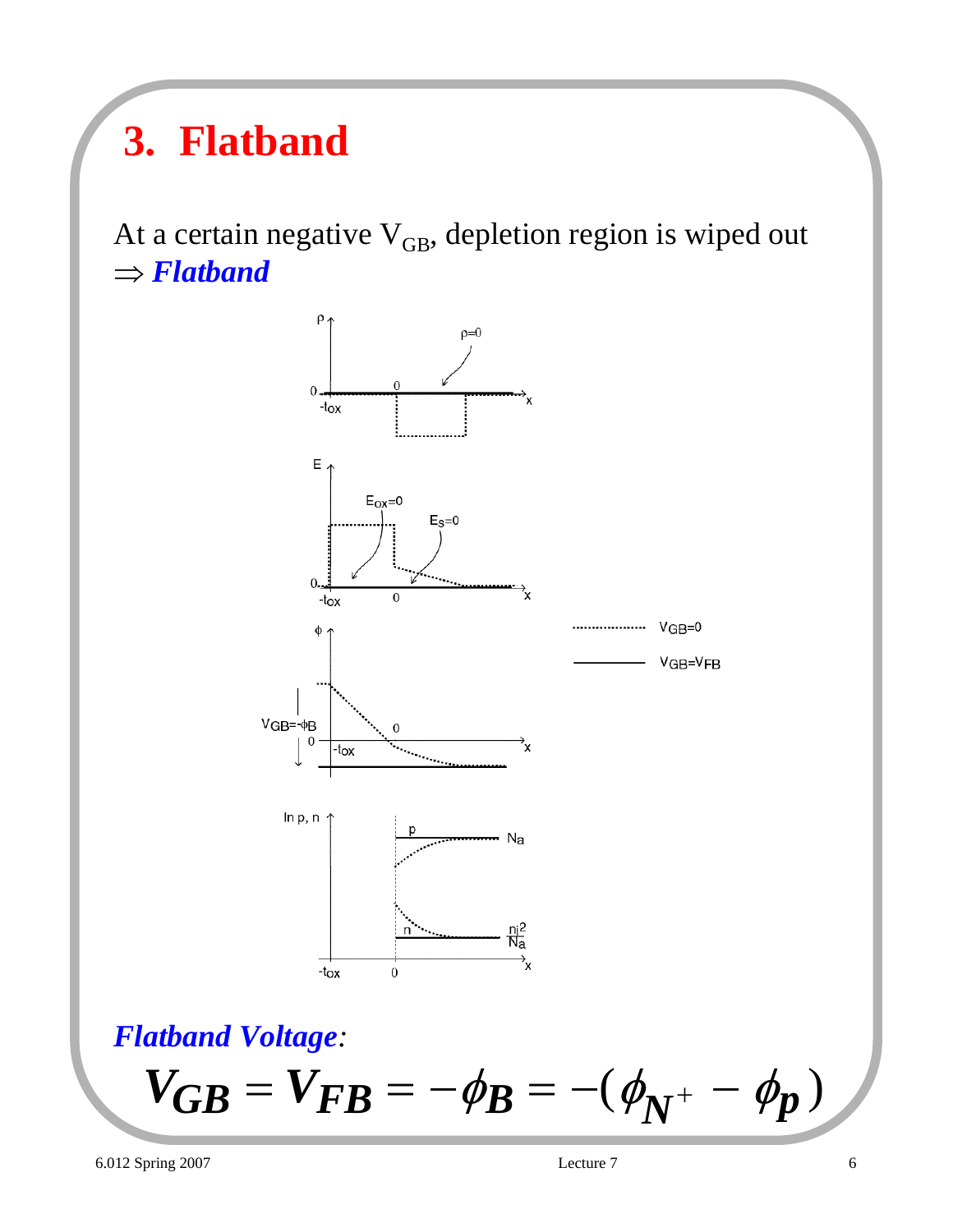### **4. Accumulation regime**

If  $V_{GB} < V_{FB}$  accumulation of holes at  $Si/SiO_2$  interface

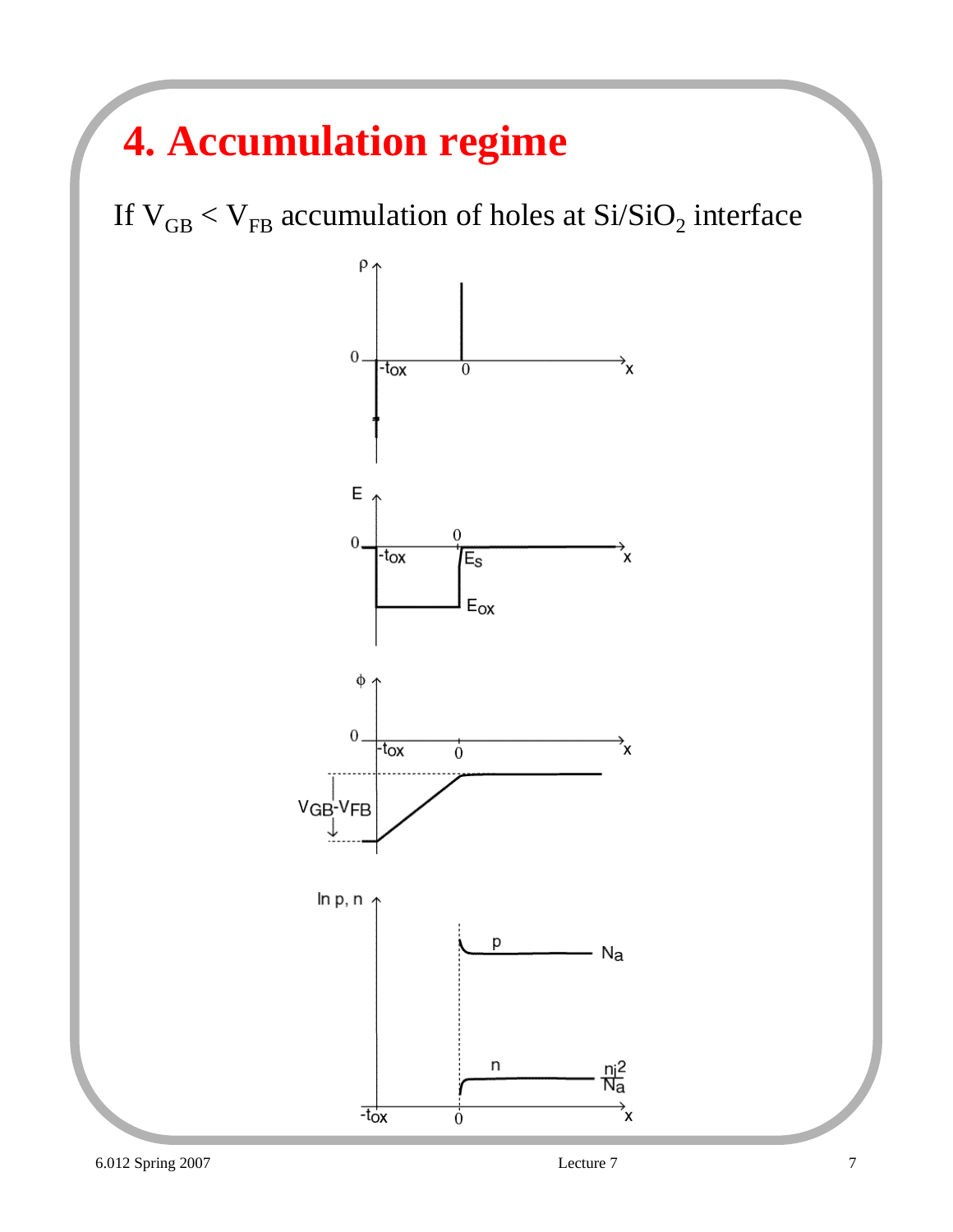### **5. Threshold**

Back to  $V_{GB}$ >0.

For sufficiently large  $V_{GB}>0$ , electrostatics change when  $n(0)=N_a \Rightarrow$  *threshold*.

Beyond *threshold*, we **cannot** neglect contributions of electrons towards electrostatics.



Let's compute the gate voltage (*threshold voltage*) that leads to  $n(0)=N_a$ .

**Key assumption**: use electrostatics of depletion (neglect electron concentration at threshold)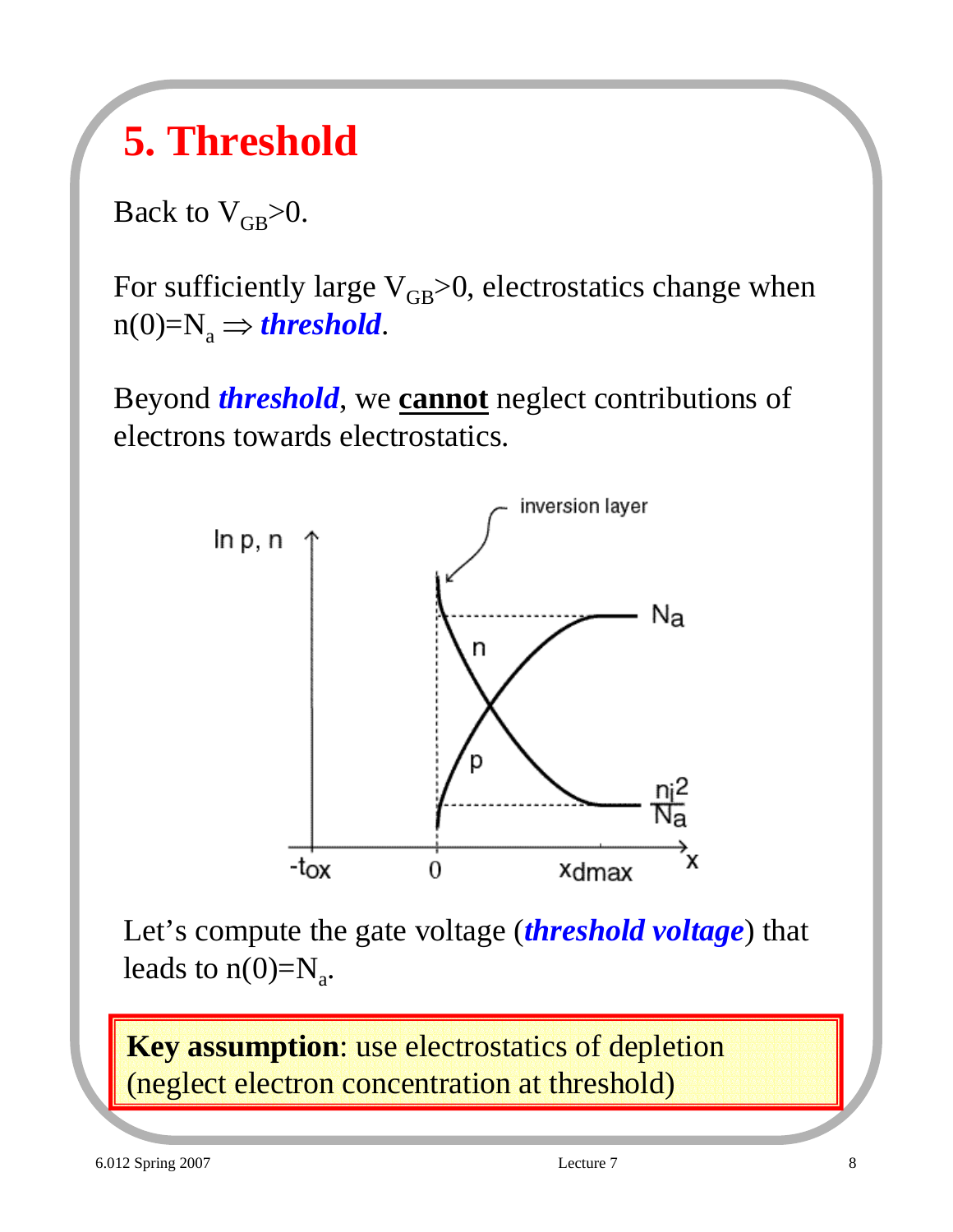#### **Computation of threshold voltage. Three step process:**

**First**, compute potential drop in semiconductor at threshold. Start from:

$$
n(0) = n_i e^{q\phi(o)/kT}
$$

Solve for  $\phi(0)$  at  $V_{GB} = V_T$ :

$$
\phi(0)|_{V_{GB}=V_T} = \frac{kT}{q} \cdot \ln \frac{n(0)}{n_i}\bigg|_{V_{GB}=V_T} = \frac{kT}{q} \cdot \ln \frac{N_a}{n_i} = -\phi_p
$$

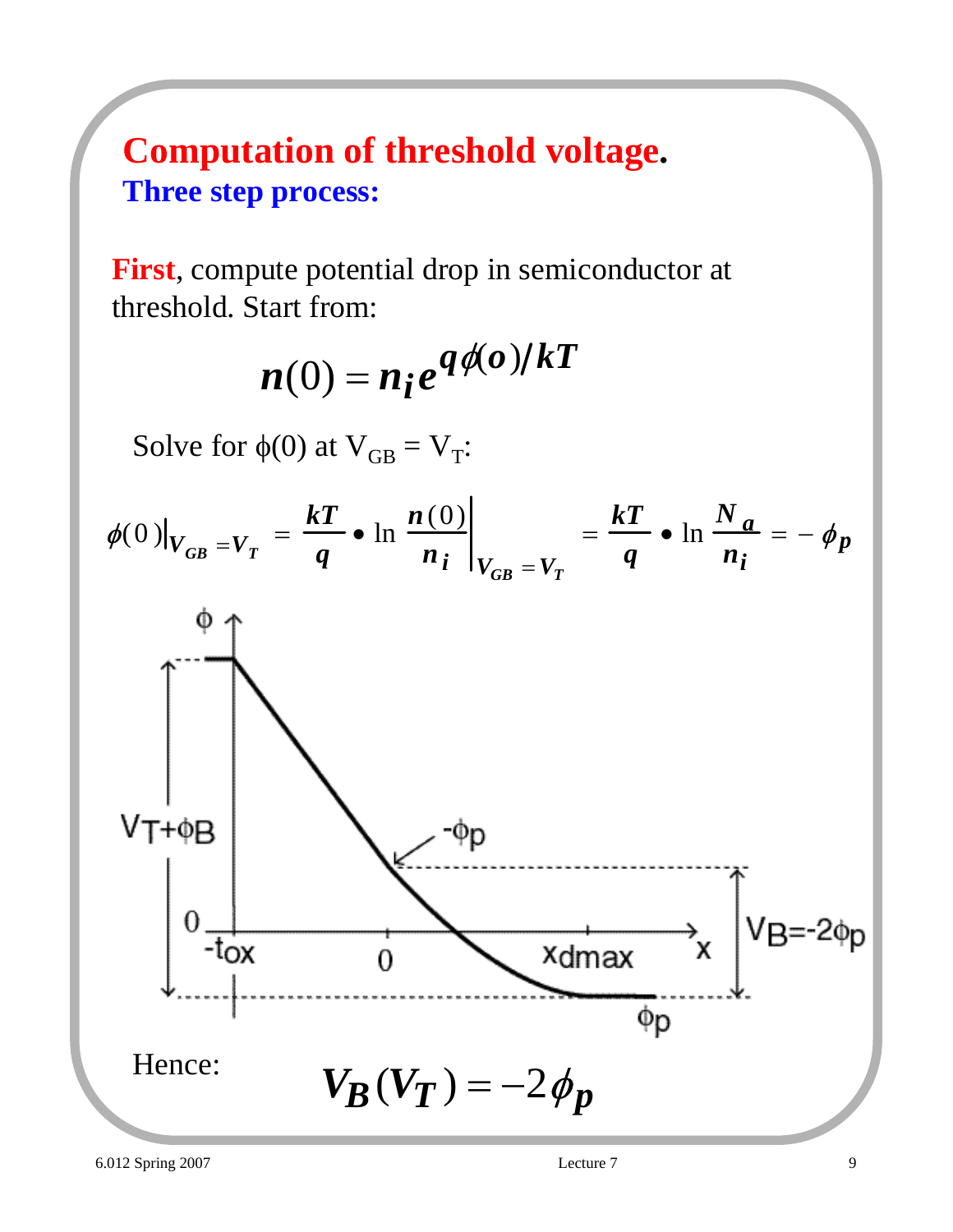#### **Computation of threshold voltage (contd.)**

**Second**, compute potential drop in oxide at threshold.

Obtain  $x_d(V_T)$  using relationship between  $V_B$  and  $x_d$  in depletion:

$$
V_B(V_{GB} = V_T) = \frac{qN_a x_d^2(V_T)}{2\varepsilon_s} = -2\phi_p
$$

Solve for  $x_d$  at  $V_{GB} = V_T$ :

$$
x_d(V_T) = x_{d \max} = \sqrt{\frac{2\,\varepsilon_s(-2\,\phi_p)}{qN_a}}
$$

Then:

$$
V_{ox}\left(V_T\right)=E_{ox}\left(V_T\right)t_{ox}=\frac{qN_ax_d\left(V_T\right)}{\varepsilon_{ox}}t_{ox}=\frac{1}{C_{ox}}\sqrt{2\,\varepsilon_{s}\,qN_a\left(-2\,\phi_{p}\right)}
$$

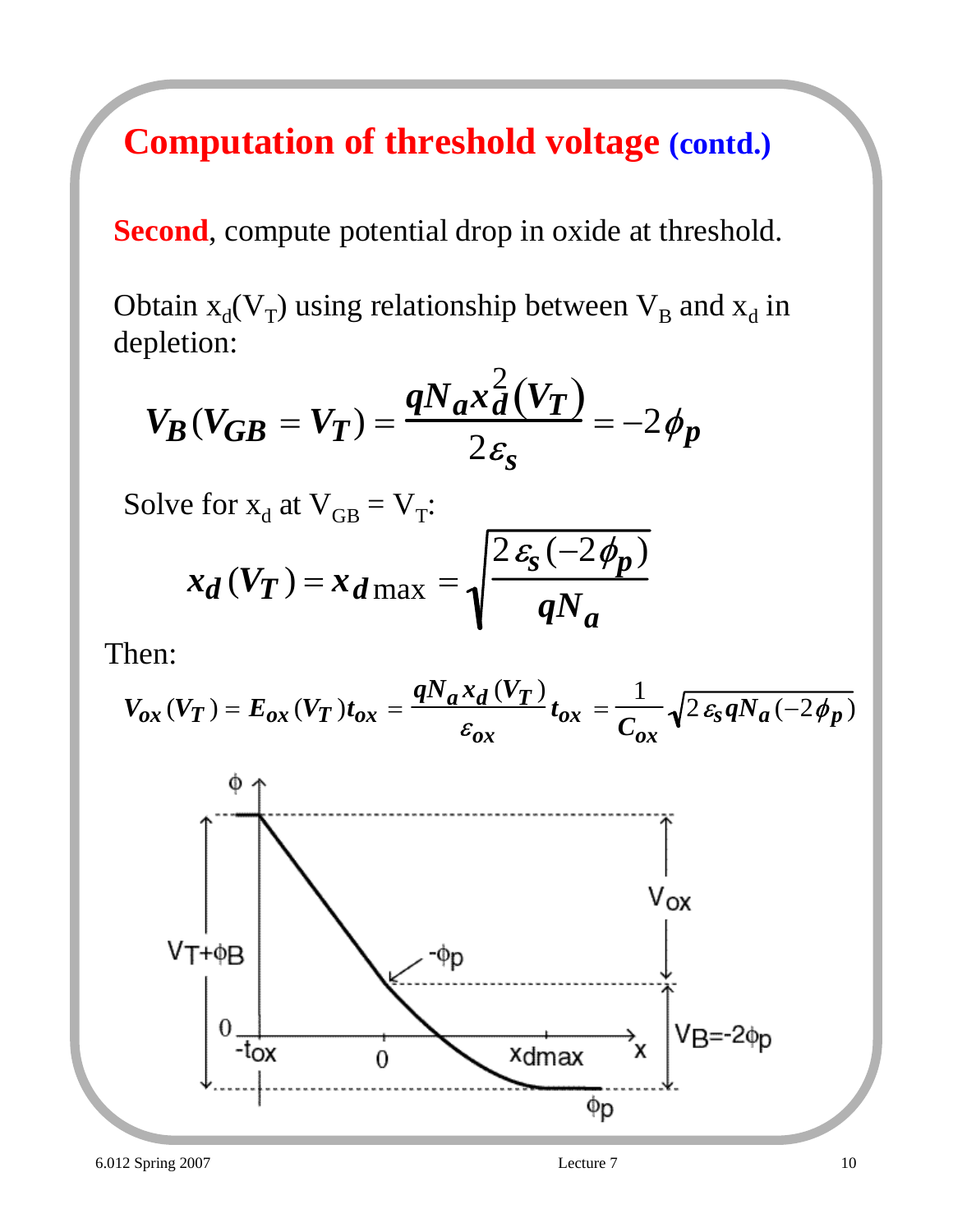### **Computation of threshold voltage. (contd..)**

#### **Finally**, sum potential drops across structure.



$$
V_T + \phi_B = V_B(V_T) + V_{ox}(V_T) = -2\phi_P + \frac{1}{C_{ox}}\sqrt{2\varepsilon_s q N_a(-2\phi_P)}
$$

Solve for  $V_T$ :

$$
V_{GB} = V_T = V_{FB} - 2\phi_P + \frac{1}{C_{ox}}\sqrt{2\epsilon_{\mathcal{S}}qN_a(-2\phi_P)}
$$

#### **Key dependencies**:

- **If N<sub>a</sub>**  $\uparrow \Rightarrow$  **V**<sub>T</sub> $\uparrow$ . The higher the doping, the more voltage required to produce  $n(0) = N_a$
- **If**  $C_{ox} \uparrow (t_{ox} \downarrow) \Rightarrow V_{T} \downarrow$ . The thinner the oxide, the less voltage dropped across the oxide.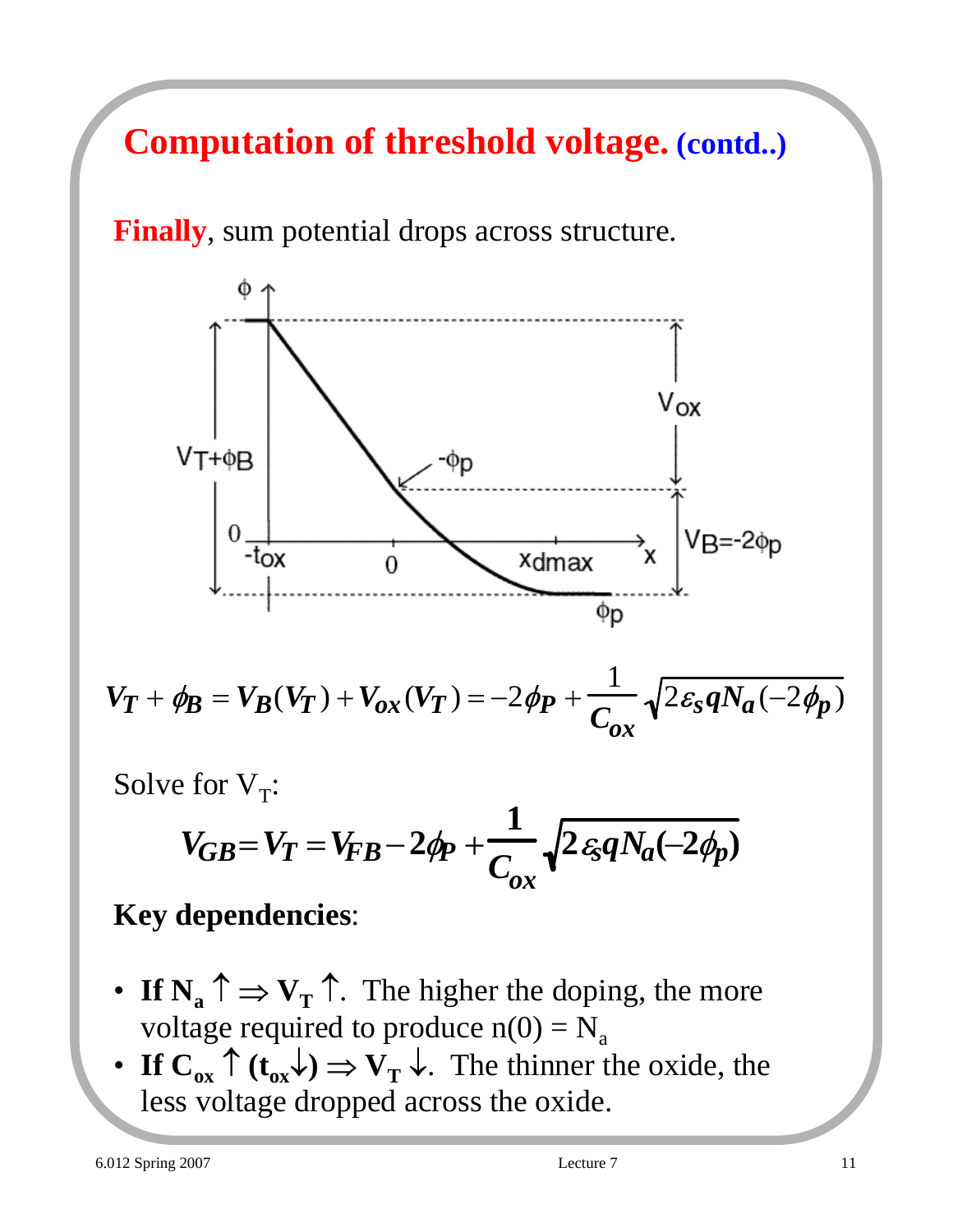### **6. Inversion**

#### **What happens for**  $V_{GB} > V_T$ **?**

More electrons at  $Si/SiO<sub>2</sub>$  interface than acceptors ⇒ *inversion***.**



Electron concentration at  $Si/SiO<sub>2</sub>$  interface modulated by  $V_{GB} \Rightarrow V_{GB} \uparrow \rightarrow n(0) \uparrow \rightarrow |Q_n| \uparrow$ : **Field-effect control of mobile charge density!** [essence of MOSFET]

Want to compute  $Q_n$  vs.  $V_{GB}$  [*charge-control relation*]

Make *sheet charge approximation*: electron layer at  $Si/SiO<sub>2</sub>$  is much thinner than any other dimension in problem  $(t_{ox}, x_d)$ .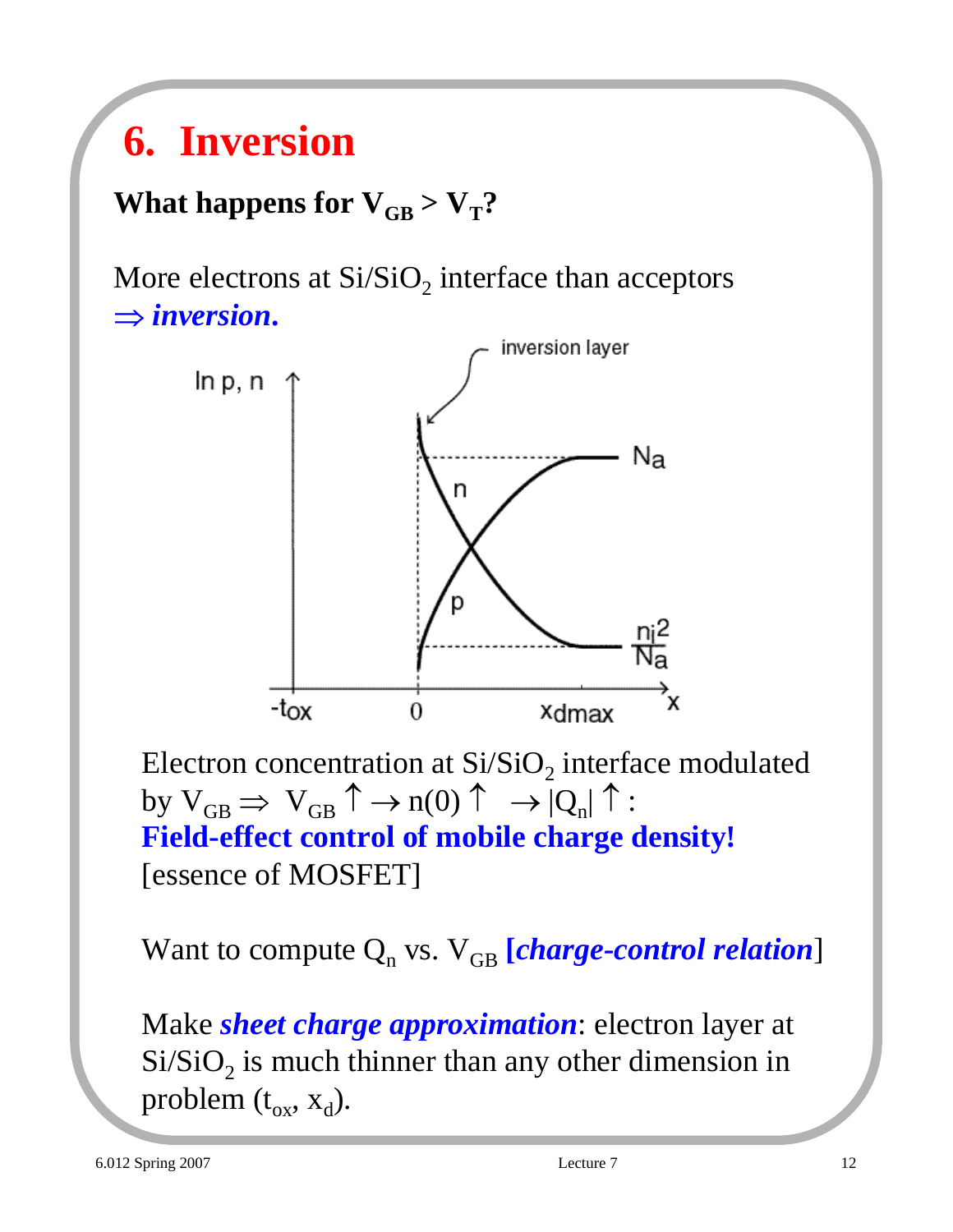### **Charge-Control Relation**

**To derive the charge-control relation, let's look at the overall electrostatics:**

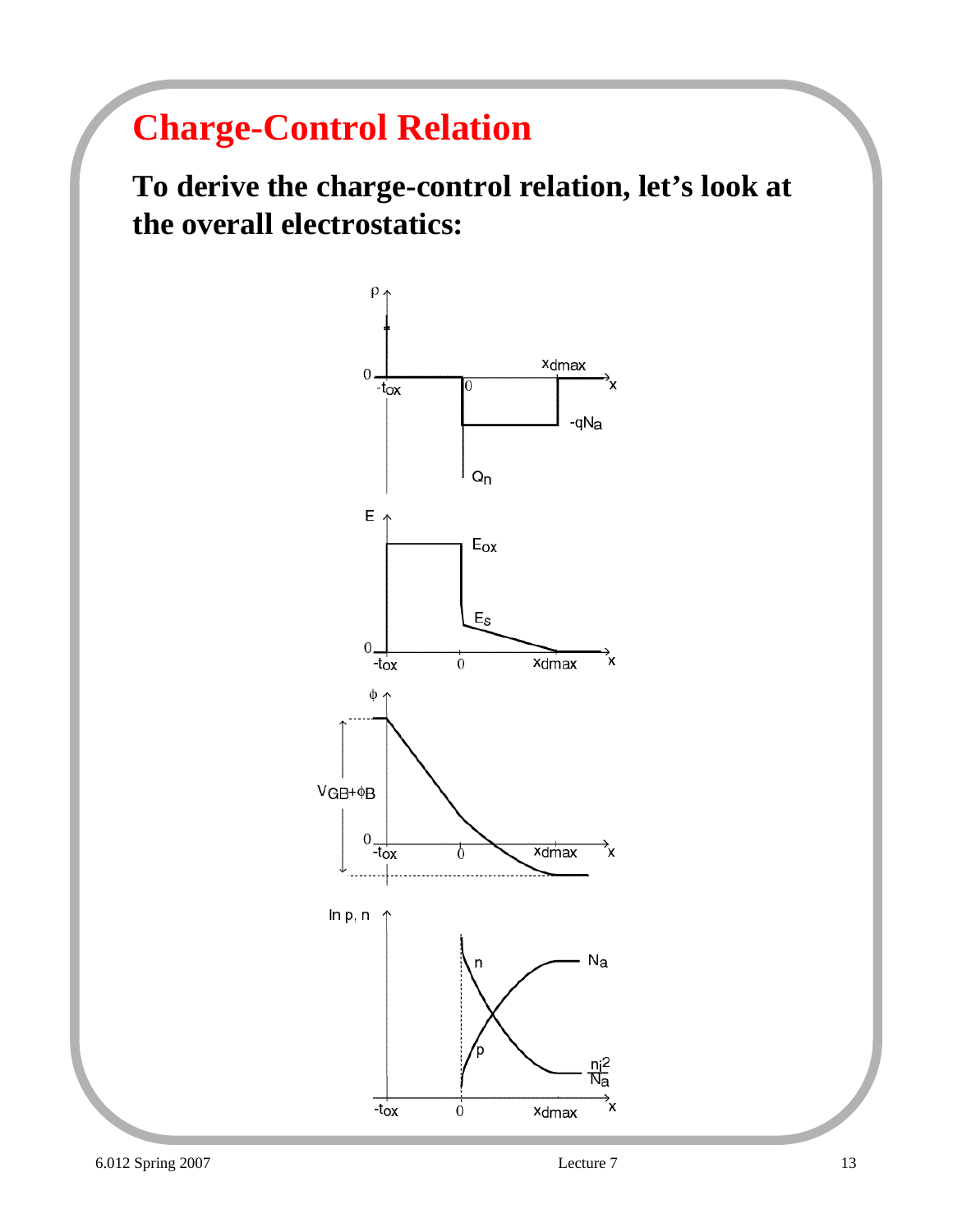**Charge-Control Relation (contd.)**

**Key realization:**

$$
n(0) \propto e^{q\phi(0)/kT}
$$

$$
qN_a x_d \propto \sqrt{\phi(0)}
$$

Hence, as  $V_{GB} \uparrow$  and  $\phi(0) \uparrow$ , n(0) will change a lot, but  $|Q_d|$  will change very little.

**Several consequences:**

•  $x_d$  does not increase much beyond threshold:

$$
x_d \, (\textbf{inv.}) \approx x_d \, (V_T) = \sqrt{\frac{2 \varepsilon_s \, (-2 \phi_p)}{q N_a}} = x_d_{\text{max}}
$$

•  $V_B$  does not increase much beyond  $V_B(V_T) = -2\phi_P$ (*a thin sheet of electrons does not contribute much to*   $V_{B}$ .):

$$
V_B(inv.) \approx V_B(V_T) = -2\phi_P
$$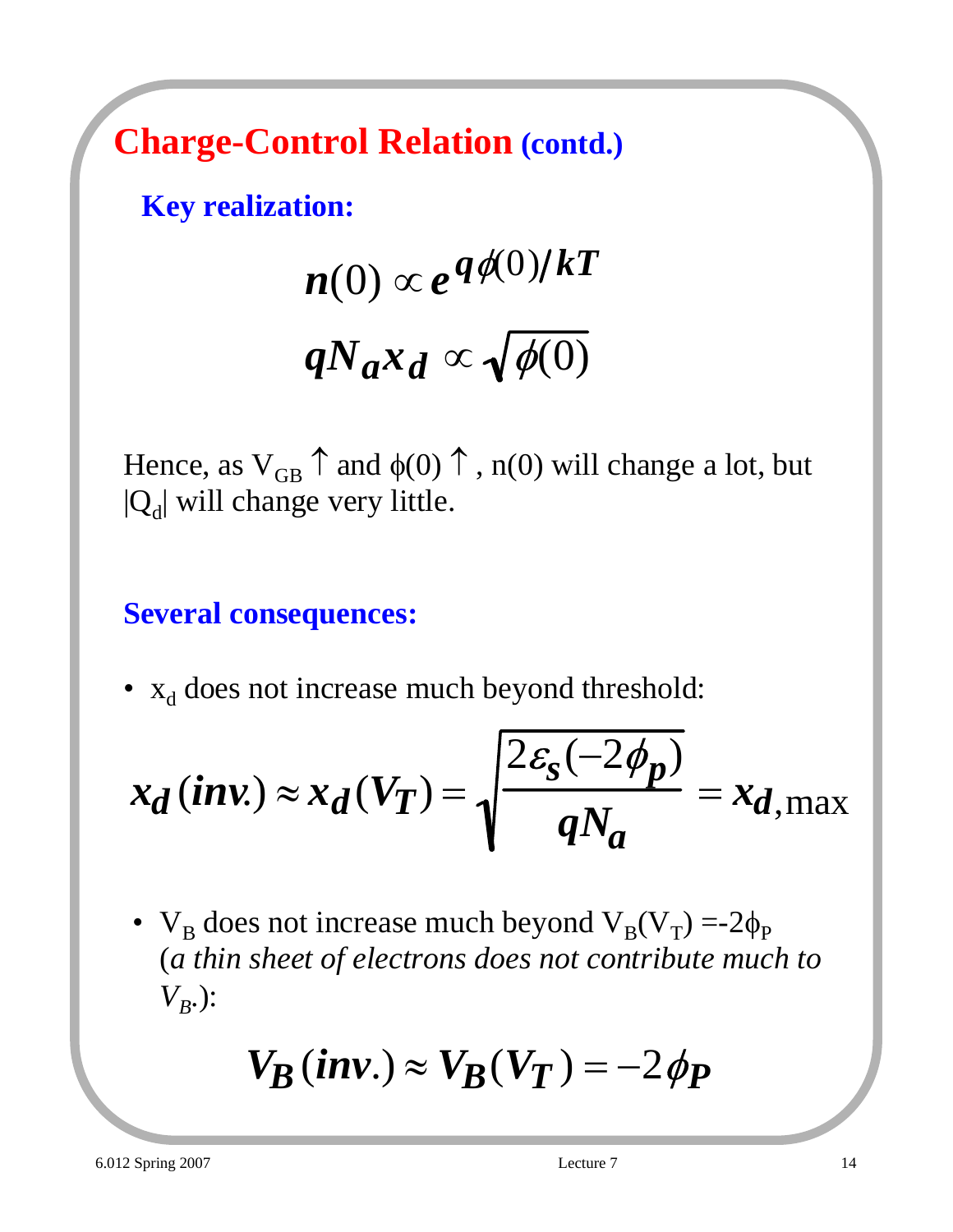#### **Charge-Control Relation (contd..)**

- All extra voltage beyond  $V_T$  used to increase inversion charge  $Q_n$ . Think of it as capacitor:
	- Top plate: metal gate
	- Bottom plate: inversion layer